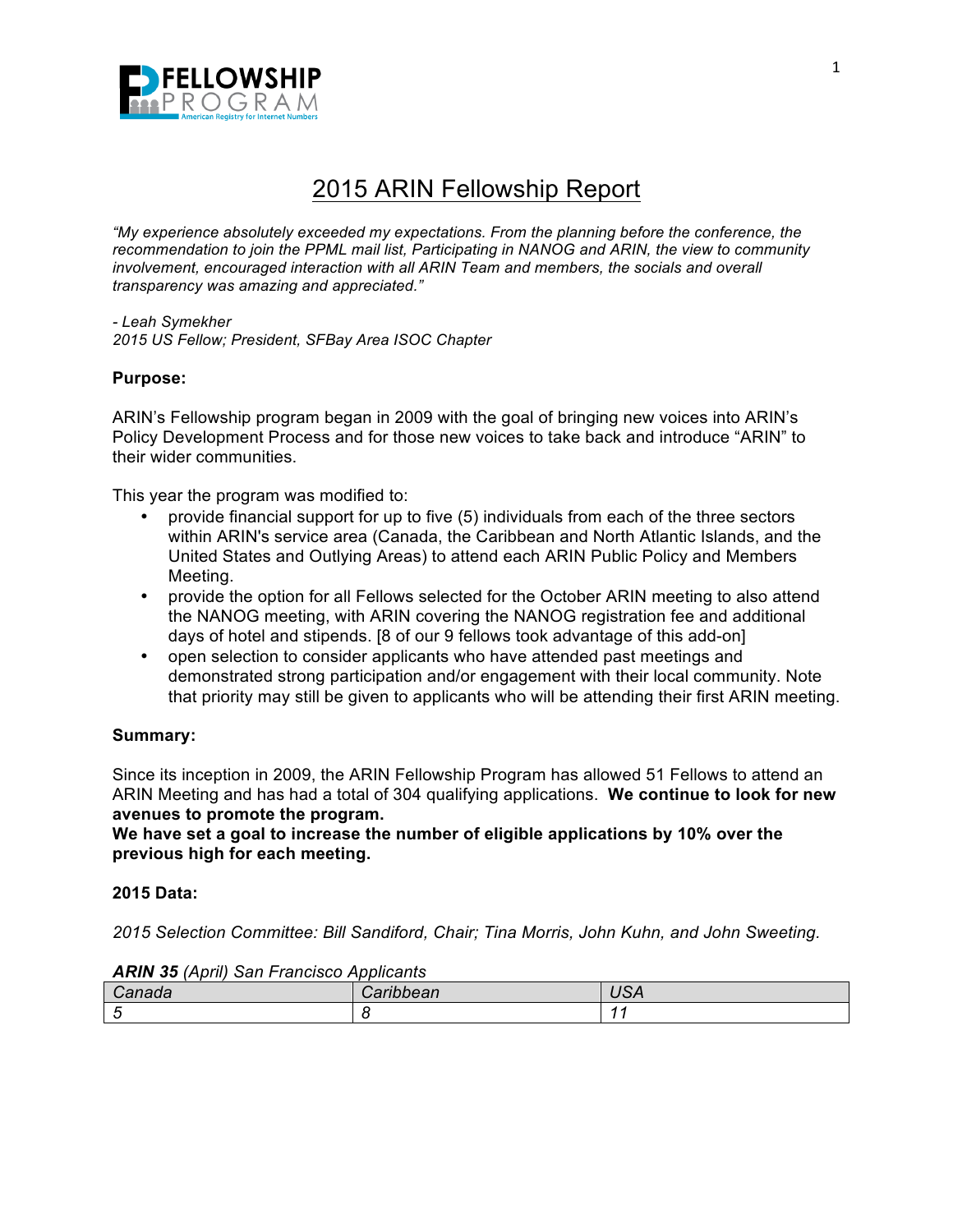

#### *ARIN 35 (April) Fellow/Mentor Pairings*

| Region     | Fellow                | Mentor                |
|------------|-----------------------|-----------------------|
| Canada     | Jon Aitchison         | Kevin Blumberg        |
|            | Andrew Trudgeon       | John Springer         |
| Caribbean  | Andre Graham          | <b>Rob Seastrom</b>   |
| <b>USA</b> | Stephen Ives          | <b>Andrew Dul</b>     |
|            | <b>Michael Schloh</b> | <b>Milton Mueller</b> |

#### *ARIN 36 (October) Montreal Applicants*

| . . | .<br>$\ddotsc$             | ---<br>אטי |
|-----|----------------------------|------------|
|     | $\epsilon$<br>-4<br>$\sim$ | $\sim$     |

#### *ARIN 36 (October) Montreal Fellow/Mentor Pairings\**

| Region     | Fellow                                                                   | Mentor                                                            |
|------------|--------------------------------------------------------------------------|-------------------------------------------------------------------|
| Canada     | <b>Glenn McKnight</b><br><b>Gary Molenkamp</b>                           | <b>Rob Seastrom</b><br>David Farmer                               |
|            |                                                                          |                                                                   |
| Caribbean  | Jose R. de la Cruz<br>Jason Hynds<br>Roosevelt L. Lewars<br>Daryl E Wade | Leif Sawyer<br>Leslie Nobile<br><b>Tina Morris</b><br>Charlie Liu |
| <b>USA</b> | <b>Marvin Arnold</b><br>Mike Hammett<br>Leah Symekher                    | <b>Brandon Ross</b><br>John Springer<br>Cathy Aronson             |

## *Fellows Comments:*

RE: extension to cover NANOG… "I think it was very important for both, having not attended a Nanog before. It was a good balance of operations and governance. I would strongly suggest continuing the practice whenever possible."

Fellows should be acquainted with each other from the initial on-set. So everyone gets an idea of each other's background and they would be more comfortable as a group and not be a loner.

For me, the first strength is was the travel/financial assistance. Once at the venue, having the opportunity to attend the NANOG meeting is another big plus. And last, but not least, my mentor. The mentoring program is essential for newcomers to an ARIN meeting.

My expectations were exceeded as all participants were very open and friendly so there was no need for anyone to feel left out. The ARIN staff made the environment healthy for learning even though the discussions were at times intense.

I believe the program could be improved with 2 simple changes. 1) a brief "meet the fellows event" in person at the conference, as discussed above. 2) the ARIN community is acronym heavy and it can be time consuming for a first timer to understand it all. A one to two pager that that briefly summarized relevant language and high level policy debates, would be a useful inclusion in the ARIN policy booklet that we received at the beginning of the week.